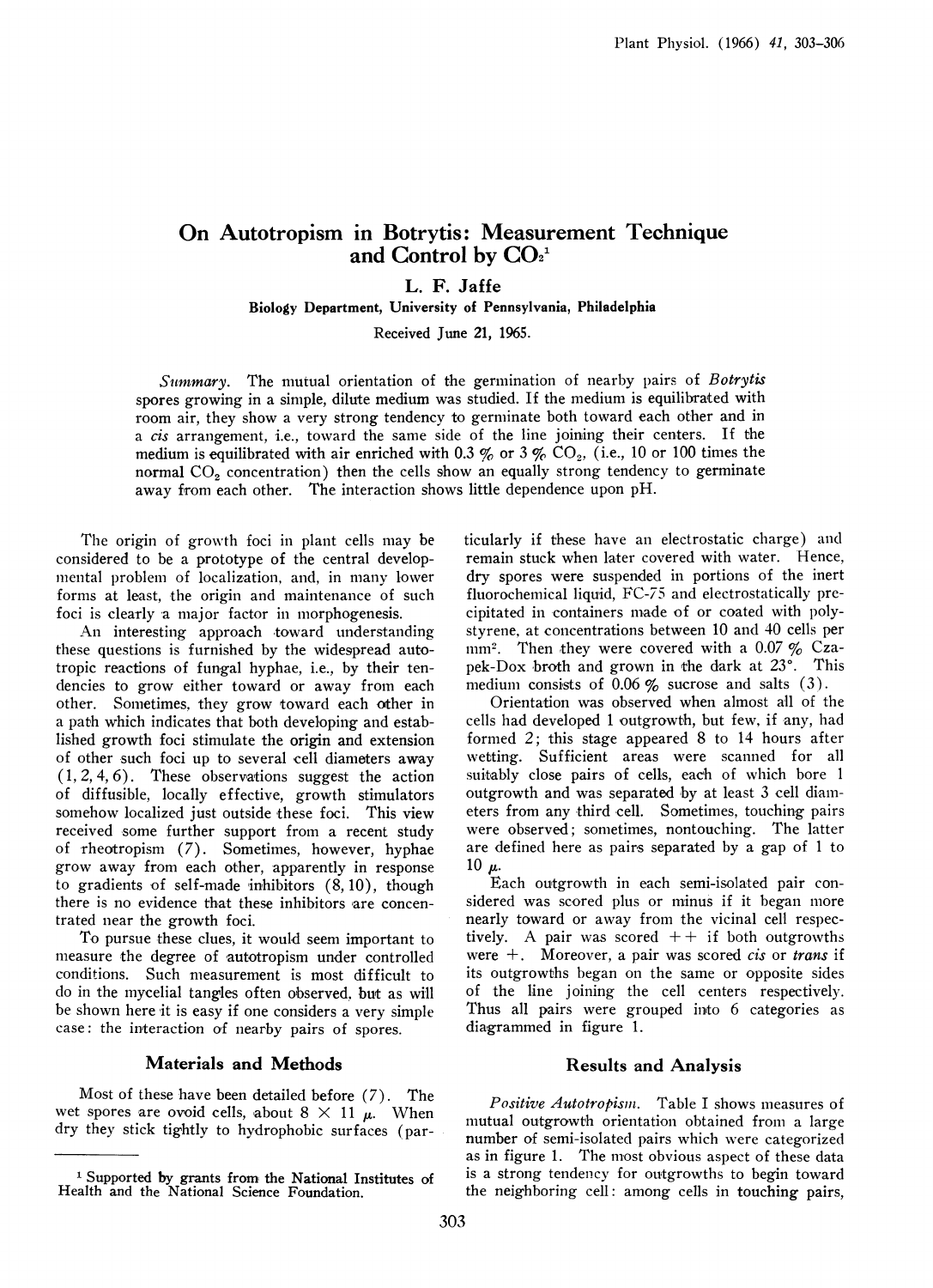92  $\%$  were scored plus; among nontouching, 72  $\%$ .

Nearly as evident is the tendency of the outgrowths to begin in a *cis* arrangement. Thus, among touching  $+$  + pairs, 96 % are *cis*. As table II shows, cisness is inversely related to the distance between outgrowth origins. It falls from  $96 \pm 1 \%$  for touching ++ pairs (with origins about 0-10  $\mu$  apart) to  $62 \pm 7$  % for nontouching  $-$  pairs (with origins about 10-30  $\mu$  apart). Of course, if the origin directions in a pair were not interdependent, then about 50  $\%$  of the pairs would be *cis*.

Finally, outgrowth directions are positively correlated not only as indicated by their cis tendency, but also by the increased likelihood of one outgrowth being + if the other is + : - if the other is -. Table III shows this last, independent aspect of the data. In it, I compare the actual number of  $++$ .  $+$ , and  $-$  cells observed with the numbers that would have been found if the outgrowth direction of one cell were independent of that in the other, on the one hand, and completely linked with it on the other.<sup>2</sup> There is in fact some linkage. The degree of linkage is most easily expressed by the fractional deficiency of actual  $+$  –, or mixed pairs as compared to the independently expected case. For the touching

<sup>2</sup> Let  $p$  and  $m$  be the fraction of all cells which are plus and minus respectively. Then for cells independent of each others outgrowth directions, the expected fractions of  $++$ ,  $+-$ , and  $--$  pairs is given by  $p^2$ .  $2pm$ ,<br>and  $m^2$  respectively; for fully linked cells, by p, O, and  $m$ . Actual numbers of pairs rather than fractions of the total are listed in order to facilitate the intuitive assessment of statistical significance.



FIG. 1. Method of categorizing vicinal cell pairs.

cells 75 is 26  $\%$  less than 102 so this measure of linkage is 26  $\%$ ; for the nontouching cells, 17  $\%$ .

The last  $2$  aspects can be described as a tendency of outgrowths on nearby cells to begin near each other. Presumably this tendency arises from a mutual stimulation which is greater the closer the interacting regions are and which is partly responsible for the tendency of cells to grow toward each other too.

These cells' rheotropic behavior indicates that they emit a diffusible, unstable, locally effective, macromolecular growth stimulator  $(7)$ . It is the simplest and hence the best hypothesis that this stimulator is responsible for the observed interactions of cell pairs. On this interpretation, then, it can be inferred that this stimulator, while initially emitted uniformly by each spore, comes to be emitted most rapidly by the very presumptive growing points that it favors. In other words, it is inferred that the stimulator's emission and effect both come to be centered on the growth point anlage; thus it acts as a link in a chain of self-augmenting causes serving to initiate growth at a particular point.

| between<br>Gap | $\mathcal{N}^{\left(1\right)}$ |                                                               |                |       |                                                                                                                                                                                                                               |                                                       |                                     |                                                                                                                                                                                                                                | Total |        |
|----------------|--------------------------------|---------------------------------------------------------------|----------------|-------|-------------------------------------------------------------------------------------------------------------------------------------------------------------------------------------------------------------------------------|-------------------------------------------------------|-------------------------------------|--------------------------------------------------------------------------------------------------------------------------------------------------------------------------------------------------------------------------------|-------|--------|
|                | -ot                            | -01                                                           |                |       |                                                                                                                                                                                                                               |                                                       |                                     |                                                                                                                                                                                                                                | cells | pairs. |
| cells          | expts                          | cells                                                         | $\overline{c}$ | trans | cıs                                                                                                                                                                                                                           | trans                                                 | $\mathcal{C}\mathcal{L}\mathcal{S}$ | trans                                                                                                                                                                                                                          |       | CIS.   |
| None           |                                | THE R. P. LEWIS CO., LANSING, MICH. 49-14039-1-120-2<br>1336- | $85\%$         |       | the property of the company's company's property of the company's property of the company's property of the company's property of the company's property of the company's property of the company's property of the company's | the company of the company of the control of the con- | <b>CONTRACTOR</b>                   | The first constitution of the company of the company of the company of the company of the company of the company of the company of the company of the company of the company of the company of the company of the company of t | YZ    | 92     |
| $1-10 \mu$     |                                | 99.1                                                          | 45             |       |                                                                                                                                                                                                                               |                                                       |                                     |                                                                                                                                                                                                                                |       | 84     |

Table I. Categorization of All Vicinal Cell Pairs Observed under Standard Conditions

Table II. Data of Table I Arranged to Relate Cisness to Distance Apart of Outgrowth Origins Errors are standard errors based upon sample size only.

| Condition              | $+ +$ Touch  | $\pm$ Nontouch<br>-------<br>. | $\pm$ Touch<br>_______ | $\pm$ Nontouch                                                                                                                                                                                                                             | $=$ Touch | $=$ Nontouch       |
|------------------------|--------------|--------------------------------|------------------------|--------------------------------------------------------------------------------------------------------------------------------------------------------------------------------------------------------------------------------------------|-----------|--------------------|
| Gap between<br>origins | 0–10 µ       | $0 - 20$                       | 5–15                   | $5 - 25$                                                                                                                                                                                                                                   | 10–20     | 10–30              |
| $\%$ Cis               | $96 \pm 1\%$ | $80 \pm 2$                     | $72 \pm 5$             | $68 + 4$<br>The Company and Company of Company and Company and Company and Company and Company and Company and Company and Company and Company and Company and Company and Company and Company and Company and Company and Company and Com | $72 + 10$ | $62 + 7$<br>______ |

Table III. Data of Table I Analyzed to Show Linkage between Tendencies of Each Cell in a Pair to Grow Toward (or Away) from the Other

|                 |              | No. of touching pairs |                     | No. of nontouching pairs |     |     |  |
|-----------------|--------------|-----------------------|---------------------|--------------------------|-----|-----|--|
|                 |              |                       |                     |                          |     |     |  |
| Actual          | ---<br>J / J | .                     | 11 = 10 1 = 10 = 11 | 276                      | 166 |     |  |
| If independent  | 562          | 102                   |                     | -250                     | 200 | 38  |  |
| If fully linked | 512          |                       |                     | 350                      |     | 138 |  |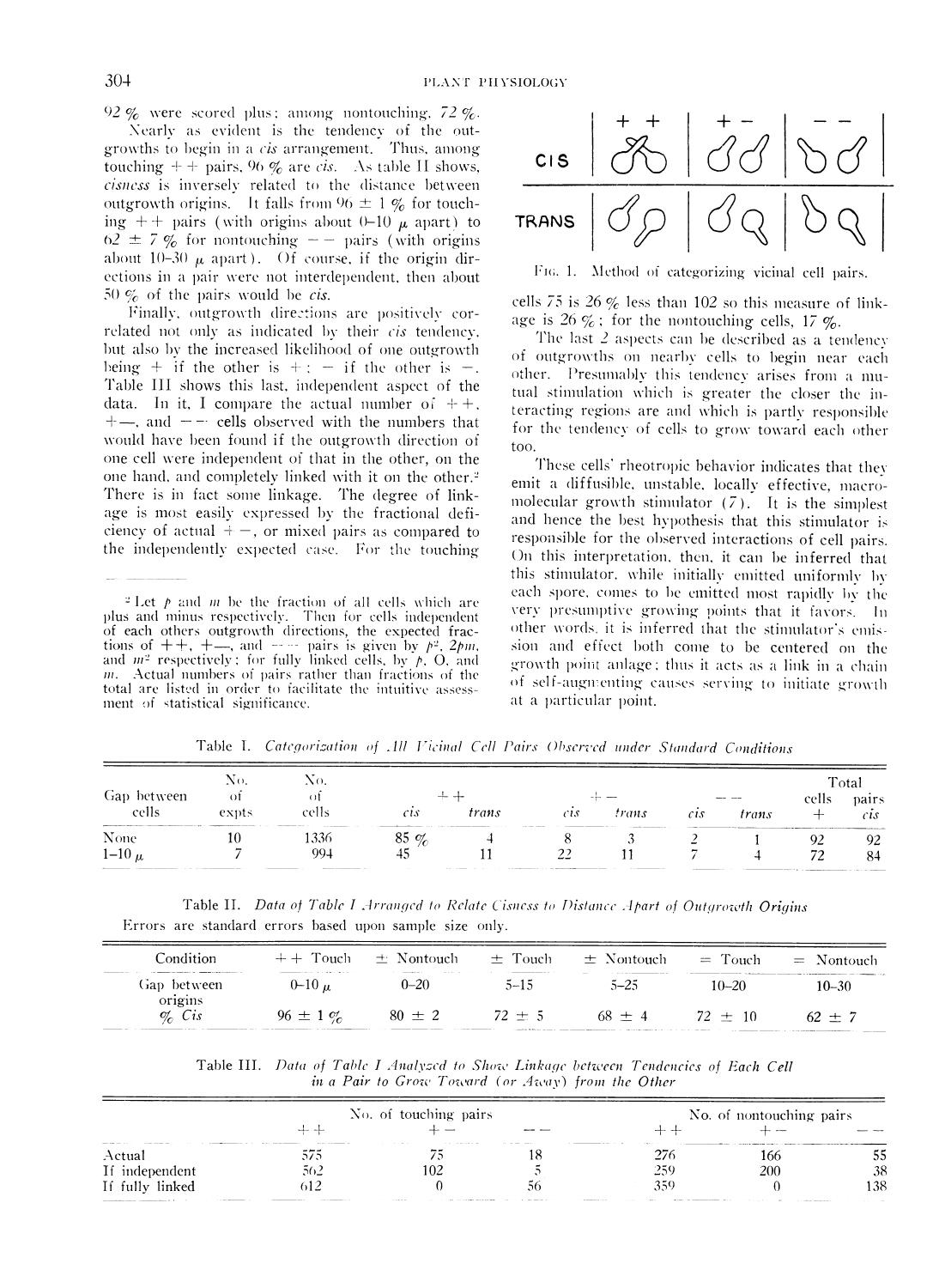|                      | Standard Except that Medium was Equilibrated with Stale Culture Air Instead of Room Air. |              |                    |       |                                        |              |          |          |       |                                    |
|----------------------|------------------------------------------------------------------------------------------|--------------|--------------------|-------|----------------------------------------|--------------|----------|----------|-------|------------------------------------|
| Gap between<br>cells | No.<br>Οt<br>expts                                                                       | No.<br>cel's | $\mathcal{C}$ t.s. | trans | $\mathfrak{c}\mathfrak{l}\mathfrak{s}$ | <i>trans</i> | $c_{1S}$ | trans    | cells | Total<br>pairs<br>$\mathcal{C}$ 15 |
| None<br>$1-10 \mu$   |                                                                                          | 664<br>222   | $2\%$              | 0.6   |                                        |              | 56<br>32 | 28<br>18 | 29    | b4<br>60                           |

Table IV. Categorization of All Vicinal Cell Pairs Observed under Conditions Which were

Table V. Comparison of the Effects of Standard Medium Equilibrated with Stale Culture Air with One Equilibrated with Room Air Enriched with a Similar Fraction of  $CO_{\frac{3}{2}}$ All observations were upon touching cells in the same series of experiments.

|           |              |            | No.   |                |       |                                        |              |                            |       | Total |               |
|-----------|--------------|------------|-------|----------------|-------|----------------------------------------|--------------|----------------------------|-------|-------|---------------|
| $\%$ Room | $\%$ Culture | $\%$ Extra | Ωt    |                |       |                                        |              |                            |       | cells | pairs         |
| air       | air          |            | cells | $\overline{c}$ | trans | $\mathfrak{c}\mathfrak{c}\mathfrak{s}$ | <i>trans</i> | $\mathfrak{c}\mathfrak{s}$ | trans |       | $\mathcal{C}$ |
|           | 100          |            | 560   | $3\%$          |       | 26                                     |              |                            |       | 26    | 72            |
| 97        |              |            | 772   |                |       | 24                                     |              | 56                         |       |       | 81            |
| 90        |              |            | 244   |                |       | 20                                     |              |                            | 22    | 23    | 69            |
| 99.7      |              |            | 224   |                |       | 23                                     |              |                            |       |       | 78            |
| 99        |              |            | 262   |                |       |                                        |              |                            |       | 92    | 94            |

*Reversal by*  $CO<sub>2</sub>$ *.* The dependence of this interaction upon several variables was explored. The most striking affect found was that of using a culture medium equilibrated with stale culture air instead of room air. (By stale culture air I mean that in a sealed 2-liter container which had held dishes with 100 cm<sup>2</sup> of close-packed fruiting Botrytis mycelia for a week.) As table IV shows, this gas effects a striking reversal of the group effect: among touching pairs, only  $9\%$  of the test cells grew toward their neighbors as contrasted with  $92\%$  in the control cells; among nontouching pairs, 29 % vs. 64 % were found.

In the presence of culture air, the degree of *cisness* is small for  $-$  pairs (as it is under room air). otherwise small and statistically insignificant or unevaluable (table II). The degree of linkage for touching cells is calculated as  $16\%$ ; for nontouching cells it is statistically insignificant.

Altogether, my tentative interpretation is this: culture air somehow causes pair interaction to be dominated by a locally effective but uniformly emitted inhibitor, though the locally emitted stimulator continues to have some effect.

A gross chromatographic analysis of the stale culture air revealed 78  $\%$  N<sub>2</sub>, 17 and one-half  $\%$  O<sub>2</sub> and 4 and one-half  $\%$  CO<sub>2</sub>. This result suggested that the effective difference between room and culture air is the high  $CO<sub>2</sub>$  concentration in the latter. Hence the effects of culture air were compared to those of room air containing similar concentrations of added  $CO<sub>2</sub>$ . These results (table V) indicate that the effective component in culture air is, in fact,  $CO<sub>2</sub>$ . They also indicate that while an increase in  $CO<sub>2</sub>$  to 0.3 %, or 10 times the normal level, effects a sharp reversal of the autotropic effect, a further 10-fold increase, to  $3\%$  effects little further change.

Ineffective Variables. A number of variables were found to have little or no effect upon these interactions. A) By using appropriate citrate and Tris buffers, the interactions were found to be nearly independent of pH in the range from 3 through 8. From this it can be inferred that CO<sub>2</sub> reversal of the group effect is not mediated through a change in  $extrac{dular pH.}$  B) A small but persistent bubble is seen to be trapped in the space between and under each cell pair grown in our usual manner. These may be avoided by wetting the dry spores (stuck to the dishes) with degassed medium, which is then immediately replaced with the standard air-equilibrated medium. In this way no difference was found between the growth interactions of pairs grown with and without bubbles. It is also possible, though relatively troublesome, to sow spores by precipitation from either air or an aqueous medium; pairs obtained in these ways, interacted just as those precipitated from the usually employed fluorochemical carrier. The ineffectiveness of these latter 3 variations, gives some further reason for inferring that the interactions are chemically rather than mechanically brought about.

#### Discussion

While this is the first report of the dependence of autotropism on the carbon dioxide level, it may well be a quite widespread phenomenon. The more general question of developmental control by CO<sub>2</sub> has been most recently reviewed and discussed by Loomis  $(5).$ 

A recent discussion of CO<sub>2</sub> as a developmental control in fungi is found in a paper Niederpruem (9).